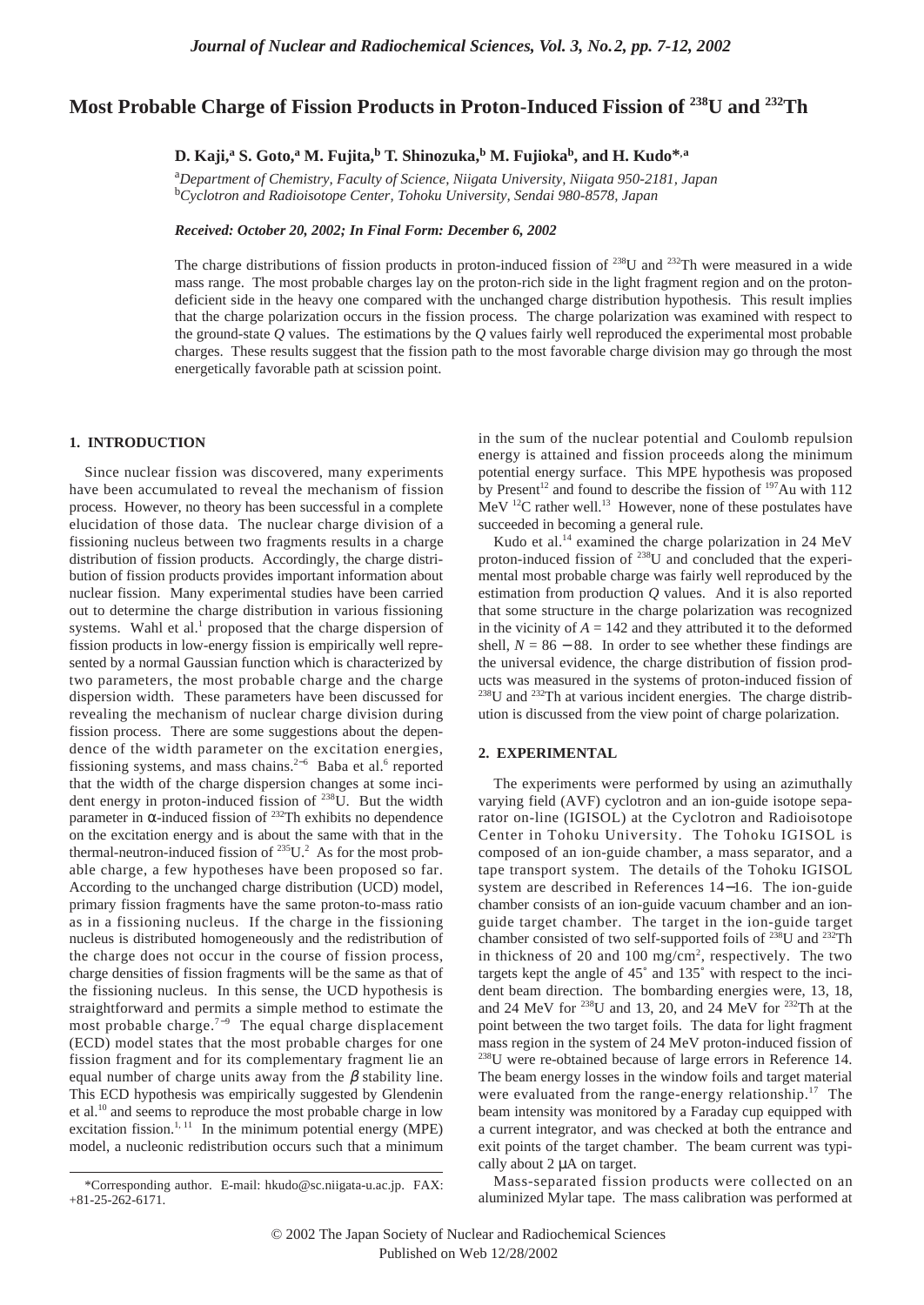$A = 16$ , 32, and the mass numbers of interest. The mass resolving power *M*/*dM* was determined by measuring the γ-ray activities of fission products at each mass number. The typical mass resolving power was about 150.

The radioactivities of fission products collected on the tape were identified and determined by  $\gamma$ -ray spectrometry. Two high-purity germanium (HPGe) detectors coupled with 4096 channel pulse height analyzers were used for the detection of γ -radiations. One detector was positioned just behind the collecting point of transported fission products and used for the measurement of accumulating radioactivities. The other was set about 38 cm away from the first detector along the collection tape and used for a growth and decay measurement. It took 0.6 s to move the collection tape between the two measuring positions. The time interval of the tape transportation was varied from 5 s to 30 min according to the half-lives of the nuclides of interest. In order to reduce statistical errors, the counting cycle was repeated appropriate times. In order to avoid the counting loss from the photopeak through coincidence summing, the detectors were placed at positions which are more than 2 cm away from the source positions. The typical energy resolutions (FWHM) of the two HPGe detectors were 2.1 and 2.8 keV for 1332 keV  $\gamma$ -ray of <sup>60</sup>Co, respectively. The energy and efficiency calibrations for  $\gamma$ -ray energy range from 50 to about 2500 keV were performed using a set of  $\gamma$ ray reference sources ( $^{133}Ba$ ,  $^{57}Co$ ,  $^{137}Cs$ ,  $^{54}Mn$ ,  $^{22}Na$ , and  $^{60}Co$ ) of Amersham, a mixed radionuclide γ-ray reference sources of Amersham (containing <sup>108</sup>Cd, <sup>57</sup>Co, <sup>139</sup>Ce, <sup>208</sup>Hg, <sup>113</sup>Sn, <sup>85</sup>Sr,  $137Cs$ ,  $88Y$ , and  $60Co$ ), and handmade sources of  $56Co$  and of  $152$ Eu. The  $\gamma$ -ray spectral data were recorded event by event together with time information.

The charge distribution of fission products in 13 and 20 MeV proton-induced fission of <sup>232</sup>Th was also measured by a direct collection technique. In this measurement, <sup>232</sup>Th targets were prepared by electrodeposition onto a  $6.7 \text{ mg/cm}^2$  thick aluminum backing foil from an isopropanol solution. The thickness of each target was about 500  $\mu$ g/cm<sup>2</sup> and the precise amount of  $^{232}$ Th was determined by  $\alpha$  spectrometry with a surface barrier detector of a known counting efficiency. The obtained  $^{232}$ Th targets were wrapped with 6.7 mg/cm<sup>2</sup> thick aluminum cover foils for a complete collection of fission products. Two of the wrapped targets were stacked for irradiations. Irradiations were carried out with the proton beams from the JAERI tandem Van de Graaff accelerator. The proton energy in each target was calculated from the range-energy relationship.<sup>17</sup> Beam intensity was monitored with a Faraday cup during the irradiation. The beam intensity from the accelerator was in the range of  $0.3$  to  $0.4 \mu A$ . The irradiation duration was 5 min for short-lived products and 30 min for long-lived ones. The radioactivities of fission products were identified and determined by  $\gamma$ -ray spectrometry.

#### **3. RESULTS AND DISCUSSION**

The obtained radioactivities were converted to either cumulative yields or independent yields as follows. After the end of collection, the radioactivities of the members of a given decay chain at time t are given by

$$
A_1 = A_{10} \exp(-\lambda_1 t) \tag{1}
$$

$$
A_2 = A_{10} \frac{\lambda_2}{\lambda_2 - \lambda_1} \{ \exp(-\lambda_1 t) - \exp(-\lambda_2 t) \} + A_{20} \exp(-\lambda_2 t) \tag{2}
$$

where  $A_{10}$ ,  $A_{20}$ , ... are the activities at the end of collection. The obtained activities at the end of collection were converted to corresponding cross sections by correcting for saturation conditions. The next differential equations hold during the period of collection.

$$
\frac{dN_1}{dt} = N_0 \sigma_1 \varepsilon_1 \phi - N_1 \lambda_1 \tag{3}
$$

$$
\frac{dN_1}{dt} = N_0 \sigma_i \varepsilon_i \phi + N_{i-1} \lambda_{i-1} - N_i \lambda_i
$$
\n
$$
i = 2, 3, \dots
$$
\n(4)

where  $N_0$  is the number of target nuclei,  $\sigma_i$  is the cross section,  $\varepsilon_i$  is the transport efficiency in IGISOL, and  $\phi$  is the proton beam flux. These differential equations can be easily solved and the relative yields in the form of  $N_0 \sigma_i \varepsilon_i$  are obtained by substituting  $A_{i0}$ 's in eqs 1 and 2 for the resulting equations. The transport efficiency may be affected by both the operating conditions of the mass separator and the chemical properties of elements. But the differences in transport efficiencies can be eliminated by taking an appropriate ratio of the obtained yields as described in Reference 14. The measured nuclides and the nuclear data used for the analysis are summarized in Table 1 with quated References 18−54.

Empirically, the charge dispersion of fission products has been well represented by a Gaussian function. $<sup>1</sup>$  The theoretical</sup> calculations with the asymmetric two-center shell model<sup>55, 56</sup> and the statistical model by Fong et al. $57$  also give a Gaussian function. At low energy fission, a certain deviation from the Gaussian curve was observed because of an odd-even effect.<sup>4</sup> But in a charged-particle-induced fission, the odd-even effect is presumed not to appear because high excitation energy of fissioning nuclei washes out the effect. It is reported that the odd-even effect is reduced when an extra 3 MeV is added to the system of neutron-induced fission of  $238$ U.<sup>58</sup> Therefore, the analysis of the charge dispersion was performed assuming the following function

$$
P(A, Z) = \frac{P(A)}{\sqrt{\pi C}} \exp\left\{\frac{-(Z - Z_p)^2}{C}\right\},\tag{5}
$$

where  $P(A, Z)$  is the independent yield of the nuclide with an atomic number *Z* and a mass number *A*, *P* is the chain yield of the mass chain  $A$ ,  $Z_p$  is the most probable charge, and  $C$  is the width parameter of the charge dispersion.

There are several indications about the dependence of the width parameter on the excitation energies, fissioning systems, and mass chains. Baba et al.<sup>6</sup> reported that the charge dispersion width in proton-induced fission of 238U changes with the incident-proton energy. On the other hand, there are also contrary evidences that the width parameter is independent of the excitation energies. For example, McHugh and Michel<sup>2</sup> indicated that the fractional yield data of <sup>135</sup>I, <sup>135</sup>Xe, and <sup>135</sup>Cs obtained in  $\alpha$ -induced fission of <sup>232</sup>Th with the various excitation energies up to 39 MeV are well represented with a single charge dispersion curve. The value of *C* that best fits all energies was  $0.95 \pm 0.05$ . This value was quite similar to the value,  $C = 0.94 \pm 0.15$ , determined in thermal-neutron-induced fission of <sup>235</sup>U.<sup>3, 4</sup> Since the same compound nucleus  $(^{236}U^*)$ was produced in both systems, the above results indicate that a single charge dispersion function is maintained through a wide range of excitations. Umezawa<sup>59</sup> reported that the charge dispersion is identical for all investigated mass chains obtained in the system of proton-induced fission of 238U. Besides, Blann<sup>13</sup> has reported that the width of the charge dispersion curve is  $0.9 \pm 0.1$  in the fission of gold with 112 MeV <sup>12</sup>C ions. These results suggest that the width of the charge dispersion is identical for any mass chains in various fissioning systems. In the present analysis, the width parameter is assumed to be independent of excitation energies, mass numbers, and fissioning systems investigated. If more than two same *Z* nuclides of mass number, *A*, are observed at different protonenergies,  $E_1$  and  $E_2$ , the difference of the most probable charges between  $E_1$  and  $E_2$  can be expressed as follows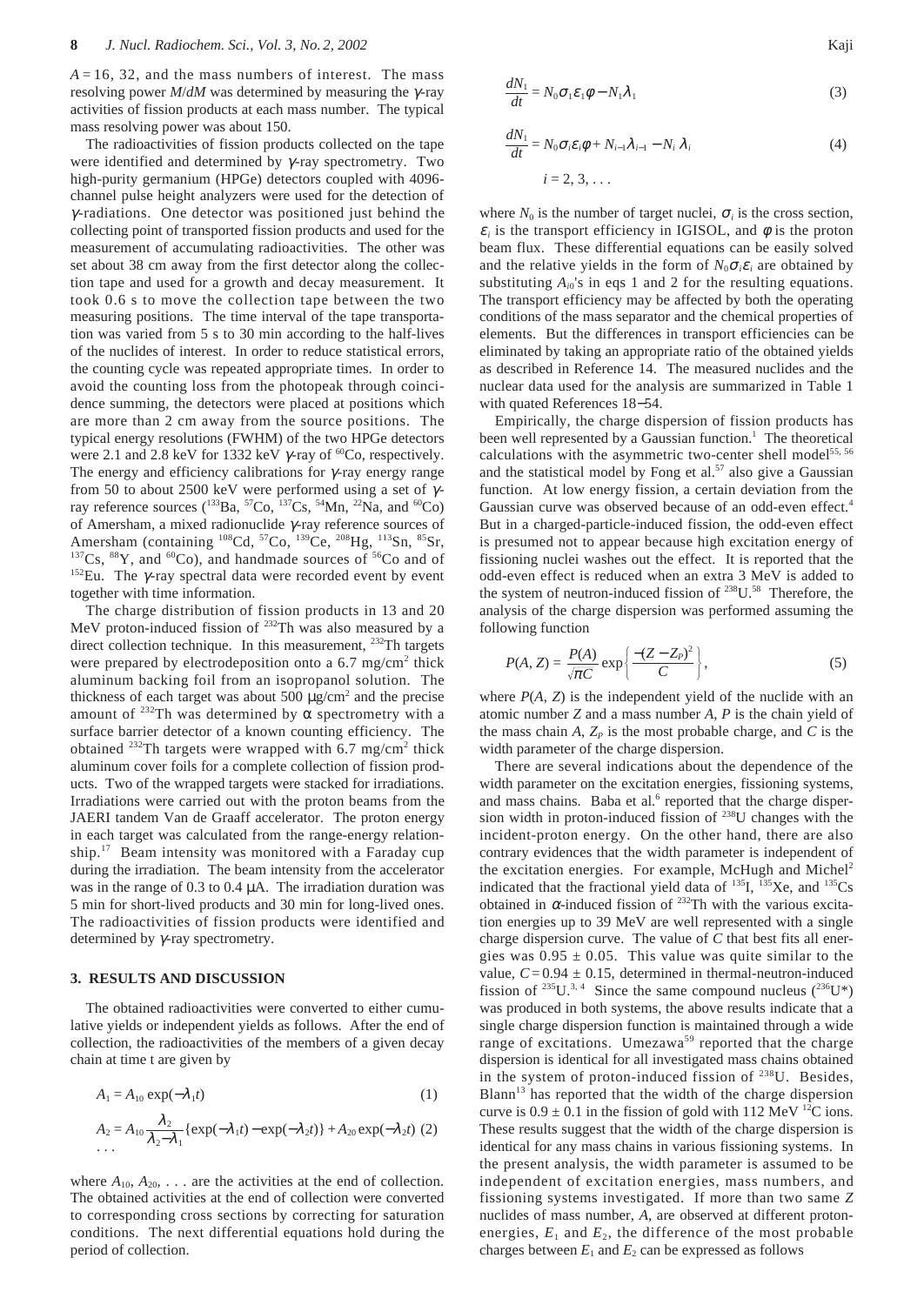**TABLE 1: Nuclear Data Used for the Analysis Only a Main Characteristic Gamma Ray of Each Nuclide is Listed**

| Nuclide $T_{1/2}$  |                  |        | $E_{\nu}/keV$ $I_{\nu}/\%$ Ref. type <sup>a)</sup> Nuclide |                    |                            | $T_{1/2}$              | $E_{\nu}$ /keV |    | $I_{\nu}/\%$ Ref. type <sup>a)</sup> Nuclide $T_{1/2}$ |                       |                     |     | $E_{\nu}$ /keV |      | $I_{\nu}/\%$ Ref. type <sup>a)</sup> | Nuclide               | $T_{1/2}$               | E,/keV |    | $I_{\gamma}/\%$ Ref. type <sup>a)</sup> |  |
|--------------------|------------------|--------|------------------------------------------------------------|--------------------|----------------------------|------------------------|----------------|----|--------------------------------------------------------|-----------------------|---------------------|-----|----------------|------|--------------------------------------|-----------------------|-------------------------|--------|----|-----------------------------------------|--|
| ${}^{82}$ Ge       | 4.6 <sub>s</sub> | 1091.9 | 90                                                         | $[18]$ C           | $^{99m}\mathrm{Nb}$        | $2.6$ min              | 253.3          |    | $3.71[29]$ I                                           | $124b$ In             | 2.4 s               |     | 1359.9         |      | 38.8 [38] I                          | $138m$ C <sub>S</sub> | $2.9$ min               | 191.7  |    | 15.4 [44] I                             |  |
| $82b$ As           | 13.6 s           | 343.5  | 57.6 [18]                                                  | Ι                  | $998$ Nb                   | 15<br>s                | 137.7          |    | 90.6 [29] I                                            | $^{124a}$ In          | 3.17 s              |     | 997.8          |      | 21.1 [38] I                          | $138g$ Cs             | 32.2 min                | 1009.8 |    | 29.8 [44] I                             |  |
| $82a$ As           | $19.1$ s         | 654.4  | 15.1 [18]                                                  | <b>I</b>           |                            | $^{101}$ Mo 14.61 m    | 590.9          |    | 15.66[30] C                                            | $1^{26}$ Cd           | 0.51 s              |     | 260.1          |      | 89.6 [39] C                          | $139$ Xe              | 39.68 s                 | 218.6  | 52 | $[45]$ C                                |  |
| ${}^{84}As$        | 5.5 s            | 1455.1 | 49                                                         | $[19]$ C           | $101$ Tc                   | 14.22 m                | 306.8          | 88 | $\begin{bmatrix} 30 \end{bmatrix}$ I                   | $126b$ In             | 1.45s               |     | 111.8          | 88   | $\begin{bmatrix} 39 \end{bmatrix}$ I | $139$ Cs              | 9.27 min                | 1283.2 |    | $7.7$ [45] I                            |  |
| ${}^{84}Se$        | 3.1<br>min       | 408.2  | 100                                                        | $[19]$ I           |                            | $102$ Mo 11.2 min      | 211.7          |    | $3.82$ [22] C                                          | $^{126a}$ In          | $1.5$ s             |     | 969.6          |      | 14.9 [39] I                          | $^{139}Ba$            | 1.38h                   | 165.8  |    | 23.8 [45] I                             |  |
| 84mBr              | 6<br>min         | 424    | 100                                                        | [19]<br>- 1        | $^{102m}\mathrm{Tc}$       | 4.35 min               | 628.1          |    | 25.2 [22] I                                            | $128b$ In             | 0.9 <sub>s</sub>    |     | 1867           |      | 32.3 [40] C                          | 140Xe                 | 13.6 s                  | 805.5  | 20 | $[46]$ C                                |  |
| 84gBr              | 31.8 min         | 1897.6 | 14.7 [19]                                                  | - 1                | $^{102}$ Tc                | 5.28 s                 | 475.1          |    | $6.25[22]$ I                                           | $^{128a}$ In          | 0.9 <sub>s</sub>    |     | 1168.8         |      | 50.3 [40] C                          | $140$ Cs              | 63.7 s                  | 908.4  |    | $7.89[46]$ I                            |  |
| ${}^{88}Se$        | 1.52 s           | 159.2  | 10.6 $[20]$ C                                              |                    | $105$ Tc                   | $7.6$ m                | 143.3          |    | 15.7 [31] C                                            | $^{128m}\mathrm{Sn}$  | $6.5$ s             |     | 831.5          | 100  | $[40]$ I                             | $141$ Xe              | $1.73$ s                | 909.4  |    | 13.3 [47] C                             |  |
| ${}^{88}\text{Br}$ | 16.5 s           | 775.3  | 63                                                         | [20]<br>- 1        | $105$ Ru                   | 4.44 h                 | 469.7          |    | $17.55[31]$ I                                          | $^{128}Sn$            | 59.1 min            |     | 482.3          | 58   | [40]                                 | $141$ Cs              | 24.94 s                 | 561.6  |    | 4.7 $[47]$ I                            |  |
| ${}^{88}$ Kr       | 2.84 h           | 196.3  | 26                                                         | $[20]$<br>П        | $^{107}\mathrm{Ru}$        | 3.75 m                 | 194.1          |    | 9.85[32] C                                             | $^{128m}\mathrm{Sb}$  | 10.4 min            |     | 314            |      | 91.6 [40]                            | $\rm ^{141}Ba$        | 18.27 min               | 190.3  | 47 | $[47]$ I                                |  |
| ${}^{88}Rb$        | 17.78 min        | 1836   | 21.4 [20]                                                  | - 1                | $107$ Rh                   | $21.7 \text{ m}$       | 302.8          |    | 66 [32] I                                              | 128gSb                | 9.01 <sub>h</sub>   |     | 526.5          | 45   | $[40]$ I                             | 142Ba                 | $10.6$ min              | 255.3  |    | 21.1 [48] C                             |  |
| ${}^{89}$ Kr       | 3.15 m           | 586    | 16.6 [21] C                                                |                    | $^{108}\mathrm{Tc}$        | 5.17 s                 | 242.2          |    | 82.4 [33] C                                            | $^{130m}\mathrm{Sn}$  | $1.7$ min           |     | 144.9          | 34   | $[22]$<br>C                          | $142$ La              | 91.1 min                | 641.3  |    | 47.4 [48] I                             |  |
| ${}^{89}Rb$        | 15.15 m          | 1248.1 | 42.6 [21]                                                  | Ι                  | $^{108}\mathrm{Ru}$        | 4.55 min               | (434.1)        |    | 43.) <sup>b)</sup> [33] I                              | $130g$ Sn             | 3.72 min            |     | 192.5          | 71   | $[22]$<br>Ι                          | $^{143}Cs$            | 1.78 s                  | 195.5  |    | 12.6 [49] C                             |  |
| $^{90}Br$          | 1.92 s           | 707.1  | 38                                                         | $[22]$<br>C        | $^{108b}\mathrm{Rh}$       | 6<br>min               | 581.1          | 59 | $[33]$ I                                               | 130bSb                | 6.3                 | min | 1017.5         | 30   | $[22]$                               | 143Ba                 | 14.5 s                  | 211.5  |    | 24.9 [49] I                             |  |
| $^{90}$ Kr         | 32.3 s           | 1118.7 | 36.2 [22]                                                  | - 1                |                            | $108a$ Rh 16.8 s       | 434.1          | 43 | [33]<br><sup>1</sup>                                   | 130aSb                | 40                  | min | 330.9          | 78   | $[22]$                               | $143$ La              | 14.2 min                | 643.7  |    | $1.55[49]$ I                            |  |
| $90m$ Rb           | 4.3 min          | 824.2  | 8.64 [22]                                                  | П                  | $\rm ^{116}Pd$             | 12.72 s                | 114.7          | 88 | $[22]$<br>C                                            | $^{130m}\mathrm{I}$   | 9                   | min | 536.1          | 16.7 | $[22]$                               | $143$ Ce              | 33<br>h                 | 293.3  |    | 42.8 [49] I                             |  |
| 90gRb              | $2.6$ min        | 831.7  | 27.8 [22]                                                  | <b>I</b>           |                            | $116m$ Ag 10.4 s       | 1028.9         | 30 | $[22]$<br>$\mathbf I$                                  | $^{130g}\mathrm{I}$   | 12.36h              |     | 668.5          |      | 96.1 [22]                            | $144$ Ba              | 11.5 s                  | 388.2  |    | 13.5 [50] C                             |  |
| $^{91}$ Kr         | 8.57 s           | 108.8  | 43.5 [23] C                                                |                    | $^{116g}\mathrm{Ag}$       | 2.68 min               | 699.3          |    | 10.9 [22]<br>- 1                                       | $132$ Sn              | 40<br>s             |     | 340.8          |      | 43.2 [22] C                          | 144La                 | $40.8$ s                | 397.4  |    | 94.3 [50] I                             |  |
| $^{91}$ Rb         | 58.4 s           | 93.6   | 33.7 [23]                                                  | Ι                  | $^{\rm 116m}\rm{In}$       | 2.18 s                 | 162.4          |    | 36.6 [22]<br>- 1                                       | 132bSb                | 2.8                 | min | 989.6          | 15   | [22]<br>П                            | $^{145}Cs$            | 0.594 s                 | 175.4  |    | 15.6 [51] C                             |  |
| $91$ Sr            | 9.52h            | 1024.3 | 33.4 [23]                                                  | <b>I</b>           |                            | $^{116m}$ In 54.15 min | 416.9          |    | 26.2 [22]<br><sup>1</sup>                              | 132aSb                | 4.2 min             |     | 1041.5         | 18   | $[22]$                               | $145$ Ba              | 4.31 s                  | 96.6   |    | $7.73[51]$ I                            |  |
| $^{92}$ Kr         | 1.85s            | 142.4  | 66                                                         | $[24]$ C           | $\rm ^{119}Ag$             | $2.1$ s                | 626.4          |    | 10.7 $[22]$ C                                          | $132$ Te              | 78.2 h              |     | 228.2          |      | 88.1 [22]                            | $145$ La              | $24.8$ s                | 355.8  |    | $3.83[51]$ I                            |  |
| $^{92}$ Rb         | $4.5$ s          | 814.7  | 8                                                          | $[24]$<br>Ι        | $\prescript{119m}{\rm Cd}$ | $2.2^{\circ}$<br>min   | 1025           | 25 | $[22]$<br><b>I</b>                                     | $132m$ <sup>T</sup>   | 83.6 min            |     | 599.8          |      | 13.2 [22]                            | $145$ Ce              | 3.01 min                | 724.2  |    | 58.9 [51] I                             |  |
| $^{92}Sr$          | 2.71h            | 1383.9 | 90                                                         | $[24]$<br><b>I</b> | $\mathrm{^{119g}Cd}$       | $2.69$ min             | 292.9          | 41 | $[22]$<br>- 1                                          | $^{132}$ g            | 2.3 <sub>h</sub>    |     | 522.7          |      | 16.1 $[22]$ I                        | $\rm ^{146}Ba$        | 2.2 s                   | 251.2  | 18 | $[52]$ C                                |  |
| $^{92}Y$           | 3.54h            | 934.5  | 13.9 [24]                                                  | Ι                  | ${}^{120}\mathrm{Cd}$      | $50.8$ s               | (1172.5        |    | $(20.)^{b)}$ [34] C                                    | $134$ Te              | 41.8 min            |     | 210.5          |      | 22.5 [41] C                          | $146m$ La 10          | $\overline{\mathbf{s}}$ | 409.9  | 87 | $\begin{bmatrix} 52 \end{bmatrix}$ I    |  |
| $\rm{^{93}Kr}$     | 1.29s            | 266.8  | 20.3 [25] C                                                |                    | $\rm ^{120c}In$            | $47.3$ s               | 89.9           |    | 77.6 [34] I                                            | $134m$ <sup>T</sup>   | 3.69 min            |     | 271.9          | 79   | $[41]$ I                             | $146g$ La             | 6.27s                   | 258.5  | 76 | $\begin{bmatrix} 52 \end{bmatrix}$ I    |  |
| $^{93}$ Rb         | 5.7 s            | 986.2  | 4.43[25]                                                   | I                  | $120b$ In                  | 46.2 s                 | 863.7          |    | 32.5 [34] I                                            | $^{134g}$ I           | 52.6 min            |     | 1072.5         | 15   | $[41]$ I                             | $146$ Ce              | 13.52 min               | 316.7  | 51 | $[52]$ I                                |  |
| $^{93}Sr$          | 7.423 min        | 590.3  | 65.7 [25]                                                  | I                  | $^{120a}\mathrm{In}$       | 3.08 s                 | 1172.5         | 19 | $\begin{bmatrix} 34 \end{bmatrix}$ I                   | $135$ Te              | 19<br>$\,$ s        |     | 603.5          | 37   | $[42]$ C                             | $^{146}Pr$            | 24.15 min               | 453.9  | 48 | $\begin{bmatrix} 52 \end{bmatrix}$ I    |  |
| $^{94}$ Rb         | 2.702 s          | 836.9  | 87.1 [26] C                                                |                    | $^{121}$ Ag                | 0.72 s                 | 341.6          |    | 30.9 [35] C                                            | $^{135}$ I            | 6.57h               |     | 1260.4         |      | 28.9 [42]                            | $147$ La              | 4.48 s                  | 117.6  | 15 | $[22]$ C                                |  |
| $^{94}Sr$          | 75.1 s           | 1427.6 | 94.2 [26]                                                  | - 1                | $^{121m}\mathrm{Cd}$       | 8.3 s                  | 1020.9         |    | 18.9 [36] I                                            |                       | $135m$ Xe 15.29 min |     | 526.6          |      | 80.5 [42] I                          | $147$ Ce              | 56.4 s                  | 268.7  |    | 5.5 [22] I                              |  |
| $^{95}Sr$          | 25.1 s           | 685.9  | 24                                                         | $[27]$ C           |                            | $121g$ Cd 13.5 s       | 324.2          |    | 49.5 [36] I                                            | $^{135g}\text{Xe}$    | 9.14h               |     | 249.8          |      | 90.2 [42] I                          | $^{148}La$            | 1.05 s                  | 158.5  | 56 | $[53]$ C                                |  |
| $^{95}Y$           | 10.3 min         | 954.2  | 19                                                         | $[27]$<br><b>I</b> | $^{\rm 121g}{\rm In}$      | 23.1 s                 | 925.6          | 87 | $[22]$ I                                               | $136$ Te              | $17.5 \text{ s}$    |     | 334            |      | 18.8 [43] C                          | $148$ Ce              | 56<br>s                 | 269.5  | 17 | $[53]$ I                                |  |
| 97Sr               | $0.42$ s         | 1905   | 28                                                         | $[28]$<br>C        | $122 \text{Cd}$            | 5.24 s                 | 1140.3         | 39 | $[37]$ C                                               | $^{136b}\mathrm{I}$   | 46.9 s              |     | 381.4          |      | 99.8 [43] I                          | $^{148b}\mathrm{Pr}$  | 2<br>min                | 450.8  | 50 | $\begin{bmatrix} 53 \end{bmatrix}$ I    |  |
| $97m$ Y            | $1.23$ s         | 161.4  | 70.7 [28]                                                  | П                  | $^{122c}$ In               | $10.8$ s               | 407.3          |    | 7.8 [37]<br><b>I</b>                                   | $136a$ <sup>T</sup>   | 83.4 s              |     | 1321.1         |      | 24.8 [43] I                          | $\mathrm{^{148a}Pr}$  | $2.27$ min              | 301.7  | 61 | $\begin{bmatrix} 53 \end{bmatrix}$ I    |  |
| $97g$ Y            | 3.5 s            | 3287.7 | 18.1 [28]                                                  | П                  | $122b$ In                  | $10.3$ s               | 1190.3         | 20 | [37]<br>- 1                                            | ${}^{136}\mathrm{Cs}$ | 13.16 d             |     | 818.5          |      | 99.7 [43] I                          | $^{149}Pr$            | $2.26$ min              | 138.5  |    | $1.02[54]$ C                            |  |
| 99Y                | 1.47 s           | 121.8  | 43.8 [29]                                                  | C                  | $^{122a}$ In               | $1.5$ s                | 1013.1         |    | $2.7$ [37]<br>- 1                                      | $^{138}$ I            | $6.41$ s            |     | 588.8          | 60   | $[44]$ C                             | 149Nd                 | 1.72h                   | 211.3  |    | 25.9 [54] I                             |  |
| $^{99}Zr$          | $2.1$ s          | 469.1  | 55.2 [29]                                                  | 1                  | $124$ Cd                   | 0.9 <sub>s</sub>       | 179.9          |    | 49.9 [38] C                                            | $^{138}\mathrm{Xe}$   | 14.08 min           |     | 258.4          |      | 31.5 [44] I                          |                       |                         |        |    |                                         |  |

a) C: cumulative yield, I: independent yield

b) Used daughter activity

$$
dZ_P \ (Energy) \equiv Z_P(E_1) - Z_P(E_2)
$$
  
= 
$$
\frac{C}{2(Z_1 - Z_2)} \ln \left\{ \frac{P_{E1}(A, Z_1) \cdot P_{E2}(A, Z_2)}{P_{E1}(A, Z_2) \cdot P_{E2}(A, Z_1)} \right\}, \tag{6}
$$

Similarly, if more than two identical nuclides at different targets,  $^{232}$ Th and  $^{238}$ U, are observed, the difference can be expressed by the following function

$$
dZ_{P} (Target) \equiv Z_{P}(Th) - Z_{P}(U)
$$
  
= 
$$
\frac{C}{2(Z_{1} - Z_{2})} \ln \left\{ \frac{P_{Th}(A, Z_{1}) \cdot P_{U}(A, Z_{2})}{P_{Th}(A, Z_{2}) \cdot P_{U}(A, Z_{1})} \right\}, (7)
$$

As a result, the  $dZ_p(Energy)$  and  $dZ_p(Target)$  were given in a unit of the width parameter *C*. So far, the most probable charge was precisely reported in the 24 MeV proton-induced fission of  $238U$ ,<sup>14</sup> where the value of the width parameter was given as  $1.00 \pm 0.12$ . The most probable charges for other systems were evaluated by converting the obtained data using eqs 6 and 7. The resulting information is based on their differences, but the transport efficiency in IGISOL is eliminated. In the course of the analysis, the width parameter was intentionally varied from 0.90 to 1.10, but the most probable charges were almost unaffected with variation of the width parameter. In the case of the direct collection technique, 13 and 20 MeV proton-indeced fission of 232Th, the most probable charges were directly obtained using a fixed width parameter, *C*= 1.00. Mass distributions calculated with these parameters well agreed with reported ones.<sup>60</sup> Therefore, the most probable charges obtained in the present work can be regarded as reasonable ones. The evaluated most probable charges are plotted against the product mass number in Figure 1. The linear broken lines depicted in the figure show the most probable charge expected from the unchanged charge distribution (UCD) hypothesis. According to the UCD hypothesis, the primary fission fragments have the same proton-to-mass ratio of the fissioning nucleus.



**Figure 1.** The most probable charge,  $Z_p$ , plotted as a function of product mass number, A. The linear broken line shows the most probable charge expected from the unchanged charge distribution hypothesis.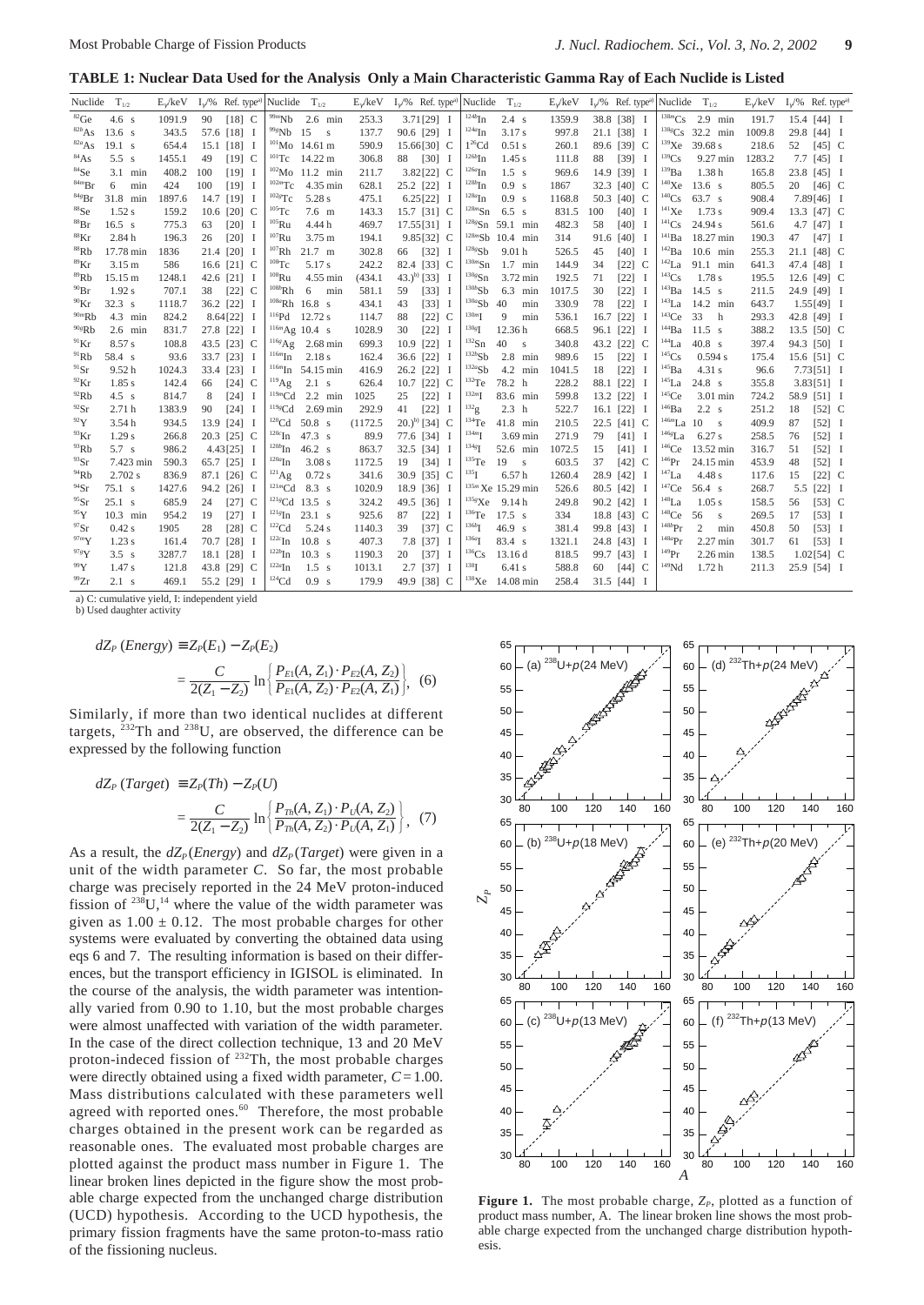The fissioning nuclei were assumed to be  $^{239}$ Np for the 13 MeV  $p + {}^{238}U$  system, <sup>237</sup>Np for the 18 and 24 MeV  $p + {}^{238}U$ systems,<sup>61 233</sup>Pa for the 13 MeV  $p + {}^{232}$ Th system, and <sup>231</sup>Pa for the 20 and 24 MeV  $p + {}^{232}Th$  systems.<sup>60</sup> The most probable charges gradually increase with an increase of the fragment mass number in all the systems. It is necessary to elucidate masses of primary fragments for the precise comparison. The primary fragment mass can be estimated by adding the number of emitted neutrons,  $v$ , but they were reported only in a limmited number of systems. In the present analysis, the correction for the emitted neutrons was performed by using the data of 12.7, 22.0, and 25.5 MeV<sup>62, 63</sup> for the 13, 18, and 24 MeV  $p + {}^{238}U$  systems, respectively. And for the 13, 20, and 24 MeV  $p + {}^{232}Th$  systems, the data of 13.2, 14.7, and 14.7 MeV,<sup>64</sup> respectively, were used. The comparison revealed the distinct deviation of the experimental  $Z_p$  from the charge expected from UCD,  $Z_{UCD}$ . The deviations of  $Z_P$  from  $Z_{UCD}$  are displayed as a function of the fragment mass number, *A*', in Figure 2. As seen in the figure,  $Z_P$ 's mainly lay on the protonrich side in the light fragment mass region and on the neutronrich side in the heavy mass region in all the systems. These results imply that the charge polarization occurs in fission process. The nuclides of higher charge density are formed in the light fragment region, while those of lower charge density are produced in the heavy fragment region compared with the UCD hypothsis. As the neutron-to-proton ratio of stable nuclei increases with an increase of the mass number, the present results suggest that the nuclear stability of fission fragments reflects the charge polarization in fission.

The deviation of  $Z_p$  of the complementary fragment from the corresponding  $Z_{UCD}$  should be the same but with an opposite sign because the probability of charged particle emission is quite small in low energy fission. This can be ascertained by superimposing the complementary light fragments to the heavy ones. The results are shown in Figure 3, where the primary



**Figure 2.** Deviation of  $Z_p$  from  $Z_{UCD}$  plotted versus primary fragment mass number, *A*'.

heavy fragment mass number, *Ah*', is taken as an abscissa. The deviations of the complementary fragments are nearly consistent. These results indicate that the most probable charge is not seriously affected by neutron emission from fission fragments.

For a given mass split, many combinations of charge division are possible. The most probable charge was examined in connection with the most energetically favorable combination. The most energetically favorable charge, *ZQgg*, was estimated by the ground-state *Q* value as in Reference 14. In this estimation, the *Q* value was defined as the difference between the mass of the fissioning nucleus and the ground-state masses of fission fragments.<sup>65, 66</sup> The results are shown in Figure 3 by solid curves. The experimental  $Z_p$  seems to agree with the evaluated  $Z_{Qgg}$  in the systems of 18 MeV protons on <sup>238</sup>U, 24 MeV protons on 238U, and 20 MeV protons on 232Th. But the agreement between the experimental and evaluated  $Z<sub>P</sub>$ 's is not good in the case of other systems showed in Figures 3(c), 3(d), and 3(f). The data in Figure 3(c) and 3(f) are for the lowest proton-energy studied in the present work. The effect such as shell effect, which is emphasized in low energy region, may influence of the most probable charge. For example, in  $A = 135$  the charge of nuclide with  $N = 82$  shell is larger than  $Z_{Ogg}$ . As the yield of nuclide with  $N = 82$  shell may be enhanced, the most probable charge increases and consequently deviates from  $Z_{Ogg}$ . The same kind of explanation is applicable to the disagreement at other nuclear shell and deformed shell, *N*= 86-88, which is suggested by Wilkins et al. $67$  The existence of the nuclear shell effect in this energy region was also reported in the isomeric yield ratio measurement.<sup>68</sup> On the other hand, the reason why  $Z_p$  dose not seem to agree with  $Z_{Qgg}$  in the 24 MeV proton +  $232$ Th system is probably because of the inadequate correction of emitted neutrons.



**Figure 3.** Same as Figure 2, but folded at the symmetric mass with superimposing the complementary light fragments. The light mass products are indicated by colsed symbols. The solid curve is the result of the estimation by using production *Q* values.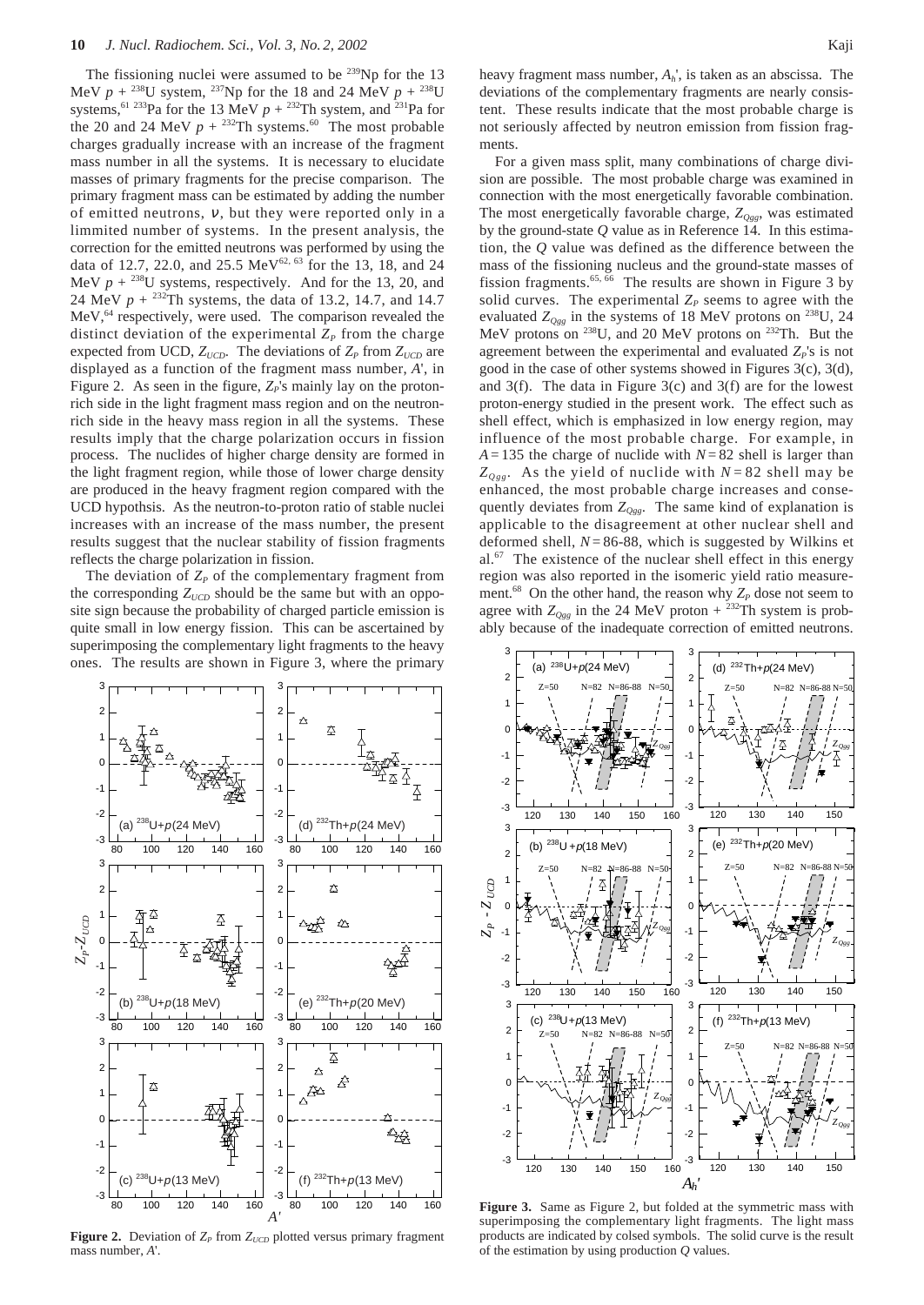

**Figure 4.** Comparison of  $Z_{Ogg}$  estimated from ground state masses with  $Z_{EX}$  estimated by considering deformation at scission for the fissioning nucleus of 239Np.

Because the number of the emitted neutrons were not reported for 24 MeV proton-induced fission of  $232$ Th, we used the data of the 14.7 MeV protons on <sup>232</sup>Th. The dependence of v on the excitation energy was demonstrated by Bishop et al. $62$  and by Strecker et al., $63$  and according to them, there are two striking features. The first one is the disappearance of the sawtooth structure with increasing excitation energy. The other one is the tendency for  $v$  to increase more rapidly with an increase of excitation energy for heavier fragment than for the light fragment, even in the mass region away from closed shells. If the dependence of v on excitation energy for the <sup>232</sup>Th + *p* system is similar to that for the <sup>238</sup>U + *p* system,  $Z_p$  is expected to approach to  $Z_{Ogg}$  in Figure 3(d).

If the shape of the  $\beta$  stability vs. nuclear charge curve at a given mass number is about the same for the complementary fragment pair, the maximum energy is available for the pair at which the differences between the most stable charge and the fragment charge are the same. In this sense, the ECD model has the similar meaning as the present consideration by the *Q* values.

It is generally considered that fission fragments are highly deformed at scission point. Accordingly the masses at scission point are expected to be different from the ground-state masses and the explanation by the ground-state masses seems to be unrealistic. As the deformation at scission point is not well understood, two-spheroid model by Quentin<sup>69</sup> was assumed for scission point configuration. Assuming that the degrees of the deformation of complementary fragments are the same and that the kinetic energy, TKE, of fission fragments is purely originated from the Coulomb repulsion between two fragments at scission, the deformation energy at scission was calculated after the method of Brossa et al.<sup>70</sup> The values of TKE presented by Strecker et al.<sup>63</sup> for proton-induced fission of <sup>238</sup>U and by Croall and Cuninghame<sup>71</sup> for proton-induced fission of <sup>232</sup>Th were used in the calculation. For a given mass split, the deformation energies, *Edef*, at scission point were calculated with varying combinations of charge division. The charge expected from the most energetically favorable combinations at scission point,  $Z_{EX}$ , was determined from the largest ( $Q$  −  $E_{def}$ ) for a given mass sprit. It was found that  $Z_{EX}$  is not largely different from  $Z_{Qgg}$ . An example of the results is shown in Figure 4 for the fissioning nucleus of <sup>239</sup>Np. This result indicates that the ground-state masses can be used for the estimation of the most energetically favorable charge.

## **4. CONCLUSIONS**

The charge distributions of fission products were measured in the systems of 13, 18, and 24 MeV proton-induced fission of 238U and of 13, 20, and 24 MeV proton-induced fission of

<sup>232</sup>Th. A large number of these data enabled to get much information on the most probable charge,  $Z_P$ . In all the systems studied,  $Z_p$ 's mainly lay on the proton-rich side in the light fragment mass region and on the proton-deficient side in the heavy mass region, that is, the nuclides of higher charge density formed in the light fragment region and those of lower charge density produced in the heavy fragment region. These results imply that the charge polarization occurs in the fission process and that the nuclear stability of fission fragments reflects the charge polarization in fission. The charge polarization was examined with respect to the ground-state *Q* values. The experimental  $Z_p$  was fairly well reproduced by the estimation by the *Q* values except for the system of 13 MeV protoninduced fission of  $^{238}$ U and  $^{232}$ Th. These results suggest that the fission path to the most favorable charge division may go through the most energetically favorable path.

**Acknowlegements.** The authors wish to express their acknowledgement to the crews of cyclotron of Tohoku University and JAERI tandem accelerator for splendid operation. Thanks are due to Dr. Y. Nagame, Dr. K. Tsukada, and Dr. S. Ichikawa of JAERI for the help in a part of the measurements.

#### **References**

- (1) A. C. Wahl, R. L. Ferguson, D. R. Nethaway, D. E. Troutner, and K. Wolfsberg, Phys. Rev. **126**, 1112 (1962).
- (2) J. A. McHugh and M. C. Michel, Phys. Rev. **172**, 1160 (1968).
- (3) A. C. Wahl, J. Radioanal. Chem. **55**, 111 (1980).
- (4) A. C. Wahl, At. Data Nucl. Data Tables **39**, 1 (1988).
- (5) G. R. Choppin and E. F. Meyer, Jr., J. Inorg. Nucl. Chem. **28**, 1509 (1966).
- (6) H. Baba, A. Yokoyama, N. Takahashi, N. Nitani, R. Kasuga, T. Yamaguchi, D. Yano, K. Takamiya, N. Shinohara, K. Tsukada, Y. Hatsukawa, and Y. Nagame, Z. Phys. A **356**, 61 (1996).
- (7) R. H. Goeckermann and I. Perlman, Phys. Rev. **76**, 628  $(1949)$
- (8) G. Friedlander, L. Friedman, B. Gordon, and L. Yaffe, Phys. Rev. **129**, 1809 (1963).
- (9) J. H. Davies and L. Yaffe, Can. J. Phys. **41**, 762 (1963).
- (10)L. E. Glendenin, C. D. Coryell, and R. E. Edwards, *Radiochemical Studies: The fission products* (McGraw-Hill, NewYork, 1951).
- (11)A. C. Pappas, Paper P/881, *Proceedings of the International Conferencce on the Peaceful Uses of Atomic Energy*, Geneva, 1995.
- (12)R. D. Present, Phys. Rev. **72**, 7 (1947).
- (13)H. M. Blann, Phys. Rev. **123**, 1356 (1961).
- (14)H. Kudo, M. Maruyama, M. Tanikawa, T. Shinozuka, and M. Fujioka, Phys. Rev. C **57**, 178 (1998).
- (15)M. Yoshii, H. Hama, K. Taguchi, T. Ishimatsu, T. Shinozuka, M. Fujioka, and J. Ärje, Nucl. Instr. Meth. B **26**, 410 (1987).
- (16)H. Kudo, M. Maruyama, M. Tanikawa, M. Fujita, T. Shinozuka, and M. Fujioka, Nucl. Instr. Meth. B **126**, 209 (1997).
- (17)J. F. Janni, At. Data Nucl. Data Tables **27**, 147 (1982).
- (18)H. W. M uller, Nucl. Data Sheets **50**, 1 (1987).
- (19)H. W. M uller, Nucl. Data Sheets **56**, 551 (1989).
- (20)H. W. M uller, Nucl. Data Sheets **54**, 1 (1988).
- (21)H. Sievers, Nucl. Data Sheets **58**, 351 (1989).
- (22)U. Reus and W. Westmier, At. Data and Nucl. Data Tables Part 2 **29**, 193 (1983).
- (23)H. W. M uller, Nucl. Data Sheets **31**, 181 (1980).
- (24)P. Luksch, Nucl. Data Sheets **30**, 573 (1980).
- (25)H. Sievers, Nucl. Data Sheets **54**, 99 (1988).